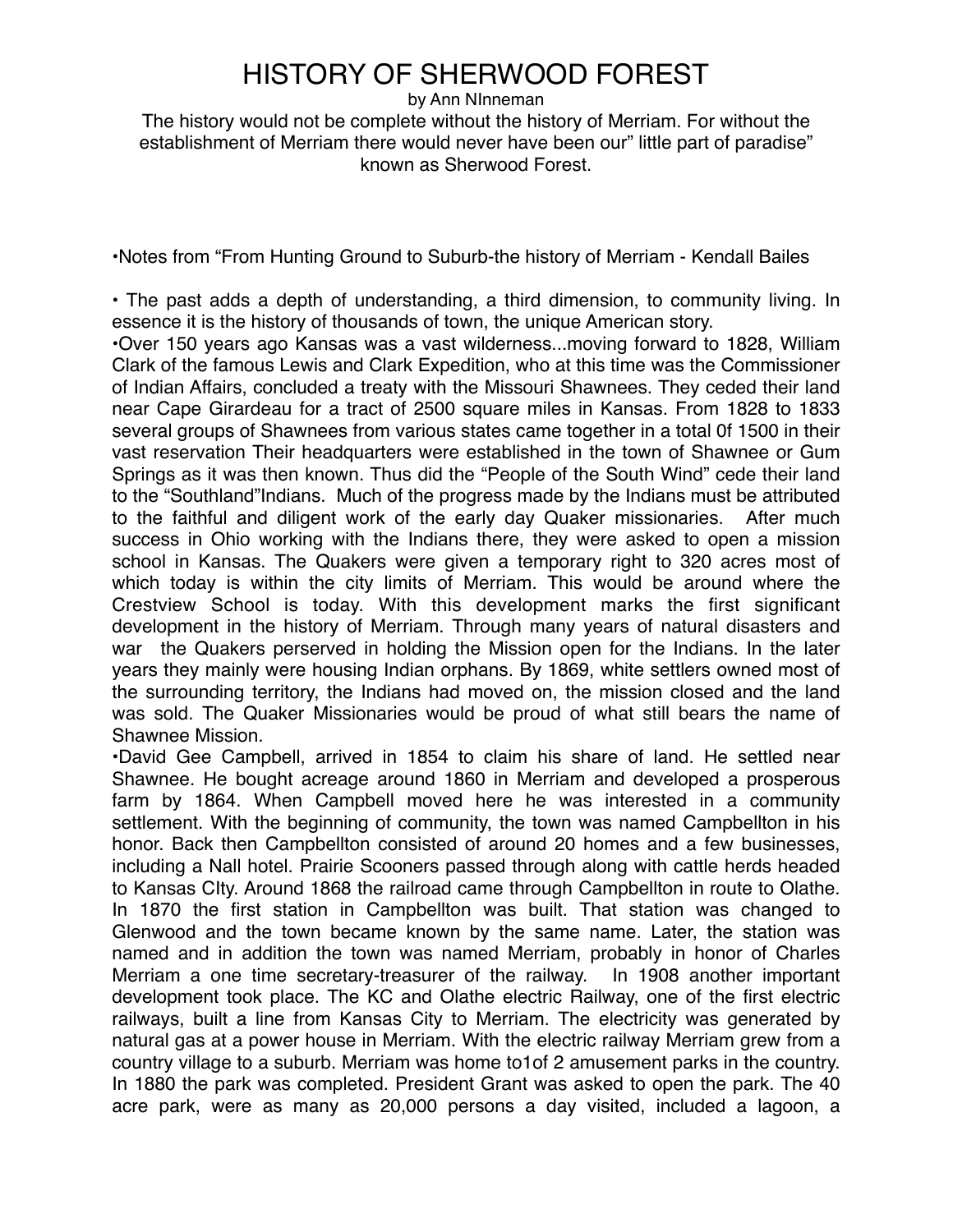•zoo, dozens or concessions and games a large sheller nouse and the Pavillon. A<br>baseball diamond, tennis courts, croquet ground and a horse-driven merry-go-round. There was a large Tabernacle where square dancing was held. By the turn of the The term is a large variance with the equation and the merriam. For without the complete without the contract of  $\epsilon$  contract of existence. •zoo, dozens of concessions and games a large shelter house and the Pavilion. A

• Merriam was given the honor of having the first Bell Telephone office in Johnson known as Sherwood Forest. County. In about 1908, the office was established in the rear of the post office building.

Campbell laid out eight acres of his land and the area became known as Campbellton. He gave some land on he east side of Turkey creek to Mr HK Adam for a blacksmith shop and home which became the first business in the town.

•Nall Hotel was later renamed the Glenwood

•The name became Merriam after Merriam Park was developed in 1880.

•Merriam was a stockholder and superintendent of the railroad.

•A cider mill behind the general store.

•George Kessler contributed to the work on Central Park in New York and then was hired by the KC,FT Scott and Gulf Railroad at the age of 20 and became the superintendent of Merriam Park. He was know for his work on Merriam Park, one of the finest designs in the country. He went on to be appointed engineer of the Board of Public Works in KC in 1892. In this capacity he was responsible for many of the parks and boulevards in KC, including Quality Hill, Pen Valley Park and the Paseo. *While in Merriam, he built a seven room house built in 1884. The property was know as Kessler***'***s Bluff. It is now Sherwood Forest. The trees are the result of Kessler***'***s nursery. The property was in the Kessler family hands until 1947.*

•Merriam Park was in existence from 1880 till 1900.

•Another park came in in 1907 -1919. It was Hocker Grove Park, Located just north of where the Hocker Grove School is located today. Not as grand as Merriam Park was but just as popular with ball diamonds, horseshoe pitching, boxing and wrestling matches. Hot air balloon rides political rllies. Skating and dancing It ended with the decline of the electric line.

•Turkey creek flooded many times but was disastrous in the years

1914,1935,1951,1977,1993,& 1998.

• Fire Department 1947 Full police in November 1950.

•Meyers Bus Service-1st bus purchased in 1949.

•Johnson County Library System started in Merriam Nov. 1952

•1956 I-35 was built through Merriam.

•Shawnee Mission Medical Center opened 1962

•First JCCC opened in Merriam where now houses Irene B French Community Center.

•Merriam Swimming Pool - 1985

•Proposed in 1993-Turkey Creek Streamway trail

•1999 flood work plan

•Merriam market 2000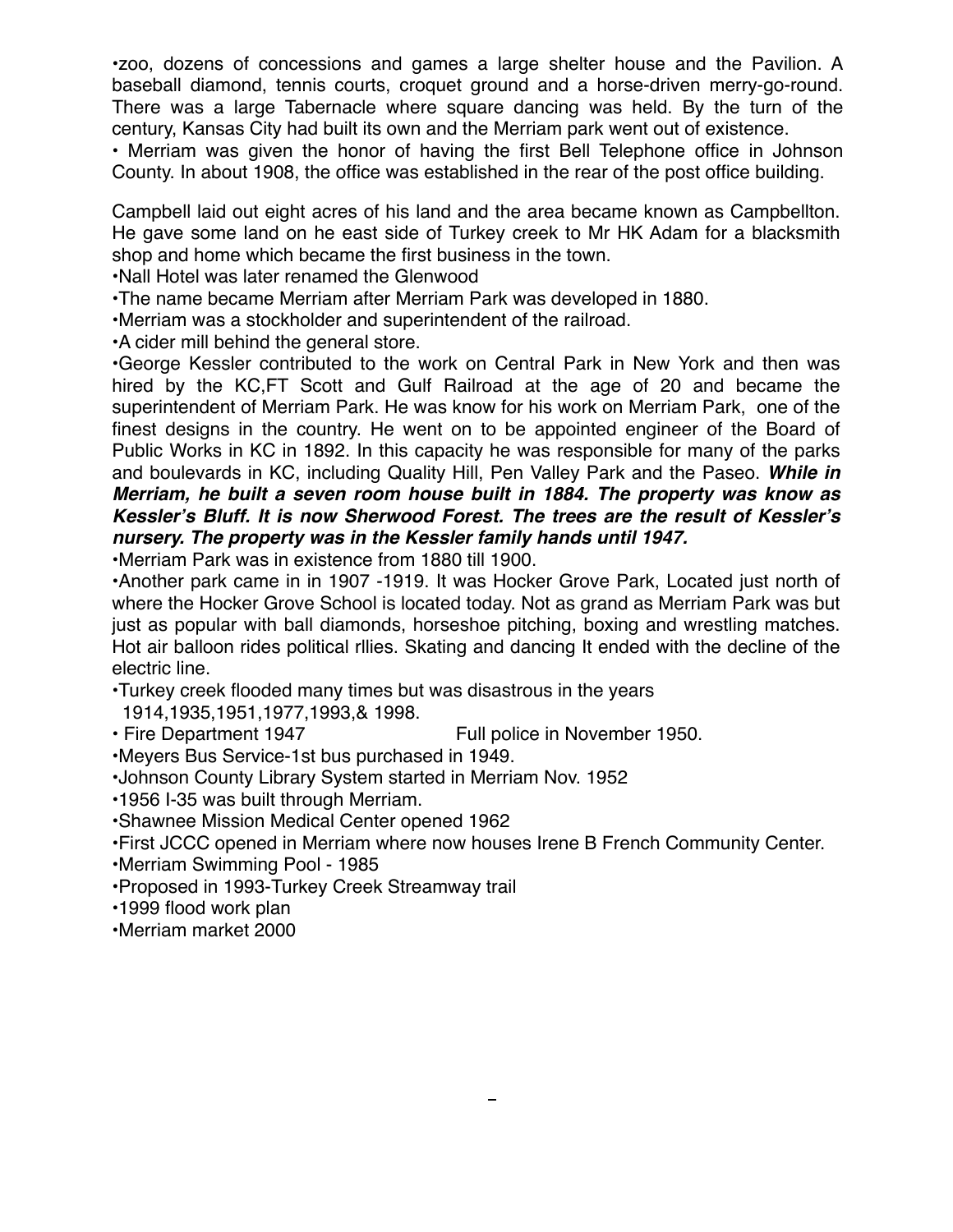### HISTORY OF SHERWOOD FOREST by Ann NInneman **Timeline presented at Merriam's 150 year - 1864-2014** The history would not be complete with the history with  $\mathbf{h}_{\mathbf{a}}$ **celebration held May celebration**

- 1864 David Campbell purchased 80 acres from American Indian & built his home 9503 Johnson Drive. Campbell donated several acres for future town known as Campbellton.
- 1866 Area was called Campbellton. It contained the H.J. Adam blacksmith shop and J.J. Walker Mercantile.
- 1867 Railroad was brought through Campbellton.
- 1870 Twenty homes, a hotel and several businesses were added.
- 1872 First permanent school was built on what is now know as Merriam Drive.
- 1880 Merriam Park, a 40 acre park, first in the area. Was built by the railroad and dedicated by President Grant.
- 1890 Campbellton was renamed Merriam after the Superintendent for the Charles Merriam Railroad. Charles Merriam.
- 1900 Population boomed to 250.
- 1907 A trolley was established from K.C., MO. through Merriam and past Shawnee.
- 1908 Bell Telephone office was opened, Hocker Grove Park was established and 17 homes were built along the trolley line.
- 1909 The Post Office was established.
- 1911 Merriam grade school and high school was built in what is now know as Irene French Community Center. 5701 Merriam Drive.
- 1922 Shawnee Mission Rural High School was built.
- 1930- Merriam was the largest town in Johnson County. 4 grocery stores, 2 hardware stores, 4 gas stations, 3 drug stores, 2 dry goods stores, 3 restaurants, a bank, 2 garages, 2 barber shops, 1 beauty shop, 2 feed & coal yards, 2 tavernas, 2 churches, a real estate office, grade and high school, candy shop, post office, hatchery, hotel, lumber yard, tin shop, second hand shop and a ball park.
- 1941 South Park was annexed into Merriam.
- 1944- Plane crashed at what now is known as Merriam Town Plaza.
- 1947 Volunteer fire department was established.
- 1949 Desegregation of South Park.
- 1950 Merriam became a 3rd class city with Carl Engel serving as the 1st Mayor.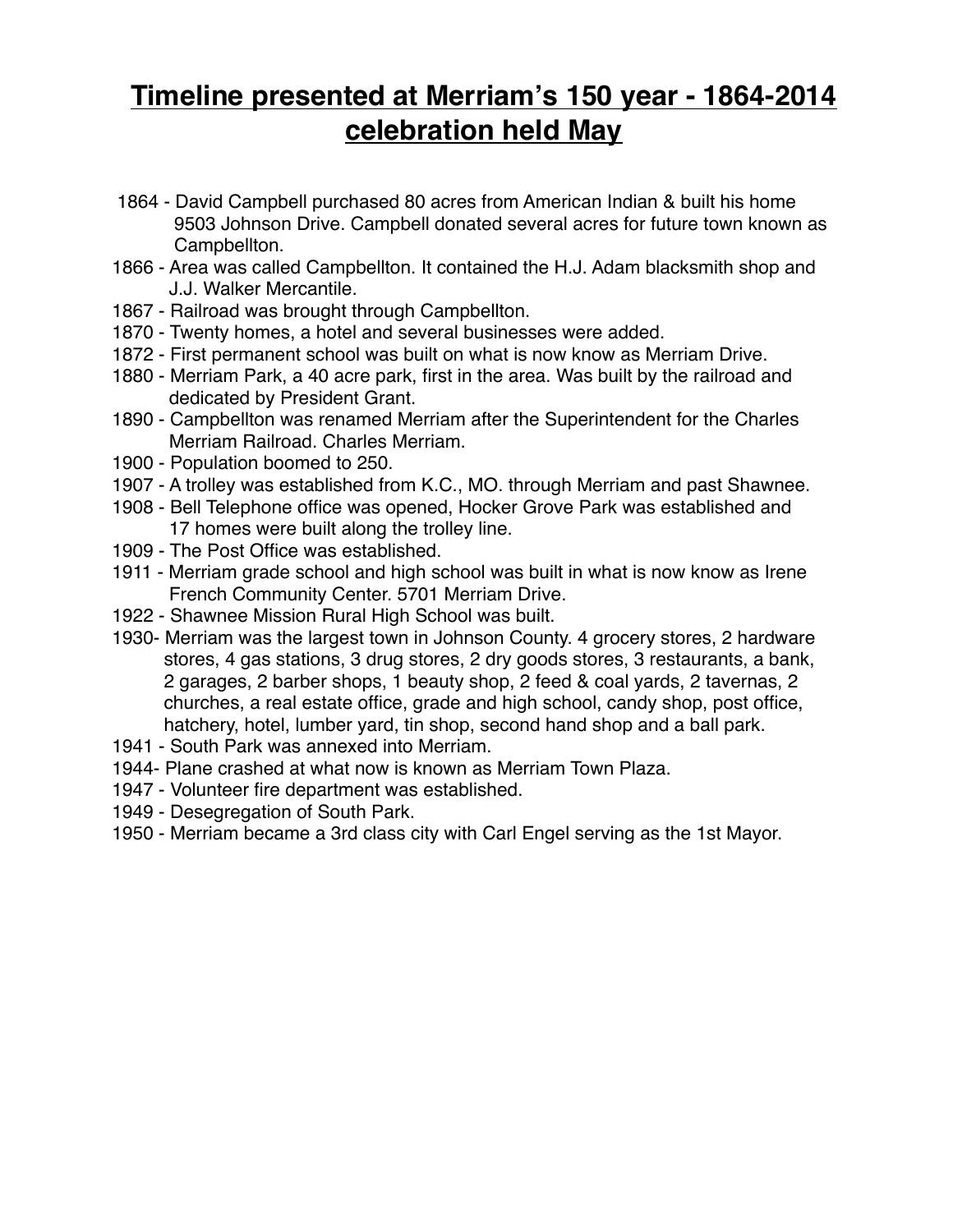#### $\overline{\phantom{a}}$  and  $\overline{\phantom{a}}$  and  $\overline{\phantom{a}}$ **FACTS ABOUT THE FOREST**

#### PLAT FILED 1947

In 1947 Jack L. Bear, Builder and Realtor was interested in purchasing the 40 acres owned by the George Kessler family.The original Kessler home, a seven room house built in 1884. The property was know as Kessler's Bluff, now Sherwood Forest. The trees are the result of Kessler's nursery. From what I can guess that property was located at 6305 Robinhood. The reason I say that is there is a well which has been covered up in that back yard.

•Jack acted as Secretary, did not have the funds to move forward until he joined forces with Dr. K.W. Carbaugh, Reginald (Esther J)Moore, (Mission Lumber)-purchased lot 28, Steve Alexanders in 1950. acted as President O.D. Moffett & Helen

•Principal place of business was located at 5830 Outlook in Mission.

•Articles of Incorporation of Sherwood Forest Development Company,Inc. filed October 19, 1946

•The agreement was to developed and be used as a high class residential district.

•Before the name Sherwood Forest was adapted, Dr. Carbaugh's, wife submitted the neighborhood to be addressed as a deck of cards, unique because of the 52 homes to be built. Each home would be a playing card for their address. When submitted it did not go very far.

•August 1948. Power lines were authorized in the forest.

•Bill moved in in 1950. Jack Bear built 2 spec homes 6318 & 6310 (O.D's).

•There had to be special permits for sewer and gas lines because of the location.

•Attorney in Mission, Bob Woodworth, wrote the original restrictions, most of which could not or would not be in effect in todays world. In place May 15, 1947. which were pretty typical for the time. Sherwood Forest was the most prestigious development in Merriam. The other similar neighborhood at the time was Lake Quivira.

•6303 Robinhood was the last home to be built in the area.

•6344 was owned by a Dr. Mercier, who had a clinic and a pharmacy in his home.

•Prior to the development of the Forest it was considered "lovers lane" by many. When it became the "place to be..." it was sometimes known as "snob hill" at the high school. At that time North was the only high school in the area referred to only as Shawnee Mission High School.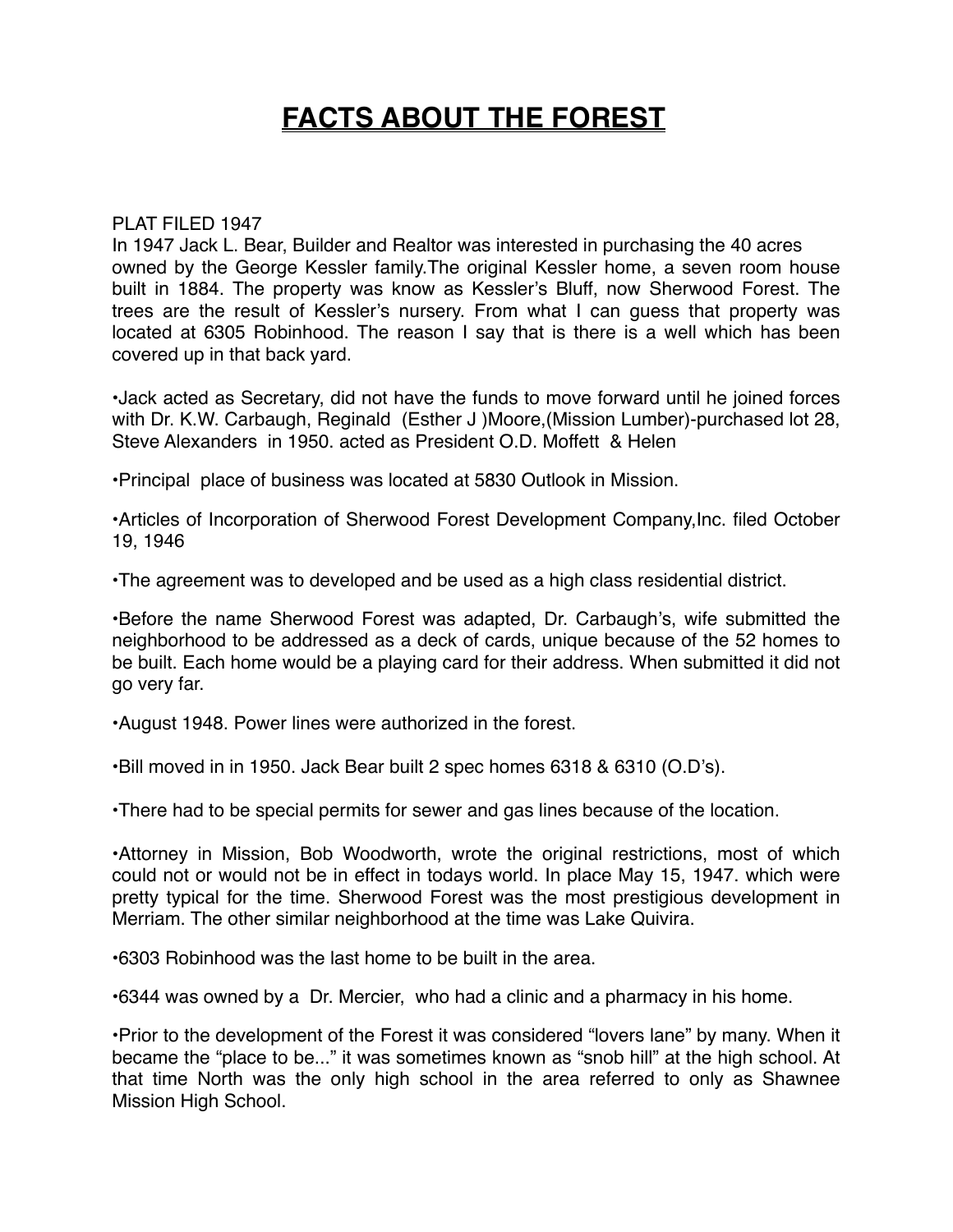•In the earlier years Shawnee Mission Pkwy. was known as Hwy. 10. It was just a 2 lane back then. There was a weight station across the road from the Forest entry along with a produce stand. The school bus never came up into the Forest. All the kids were to meet at the corner.

• There were 3 TWA pilots and 1 Braniff pilot who lived in the Forest in those early years. Elite neighborhood, easy access to the highway and direct route to the old airport. Montgomery, Young & Thompson were with TWA and Hudson was with Braniff.

• In the mid 60ʻs for many years with very few Moms working outside the home they would gather once a week at 10:00 AM with their sandwich in hand arrive at the Hostess for that week and play bridge until 2:30 just before the kids arrived home from school. There were lots of kids in the Forest during the 60ʻs and 70ʻs. Most every home had some. At one time there were over 45 kids who had all the surrounding woods and Turkey Creek for their playground. With all those kids came lots of pets. No lease laws at that time. There were no fences to keep them from running, riding their bikes or sleds down all the hills of the Forest. It was fun to dam up the storm drains after a rain. Good fishing in the creek. In the front yard of 6355 there was a very large pear tree that offered great treats on the way to and from the creek. 6315ʻs drive offered a great runway for model airplanes. Back in the day...all the kids addressed the adults as Mr. and Mrs. unless they were Dr. which you were corrected if you got it wrong. They knew the rule. When the streetlights came on it was time to go home. No need to go home for a drink of water. They would just turn on someone's hose to get that drink. On Halloween if someone left a bowl of candy outside for self-help. If you were not the first kid you were out of luck.

•Before 1968 the parties were a little on the wild side with drinking. Had a New Years Eve party which was a swimming party in the 6328 Robinhood indoor pool, which no longer exists. In later years when 6328 Robinhood was for sale, the idea was tossed around to have the neighborhood purchase the home as the neighborhood clubhouse and pool. That idea was short lived.

•At one of the Christmas parties, Dr Pierce gave Dolores Holland a "gift certificate" for 5000 diapers on the birth of their 7 child. All in good fun. Dr. Pierce was a prominent pediatrician who was the founder of Alexandra House a community based, all volunteer, peer-led perinatal hospice and infant care system for parents, pregnant with babies with lethal or sub-lethal anomalies.

•There was the "Green Thumb Award" which was handed out every year. 1984 It was a sign placed in your yard handed over from the previous years winner.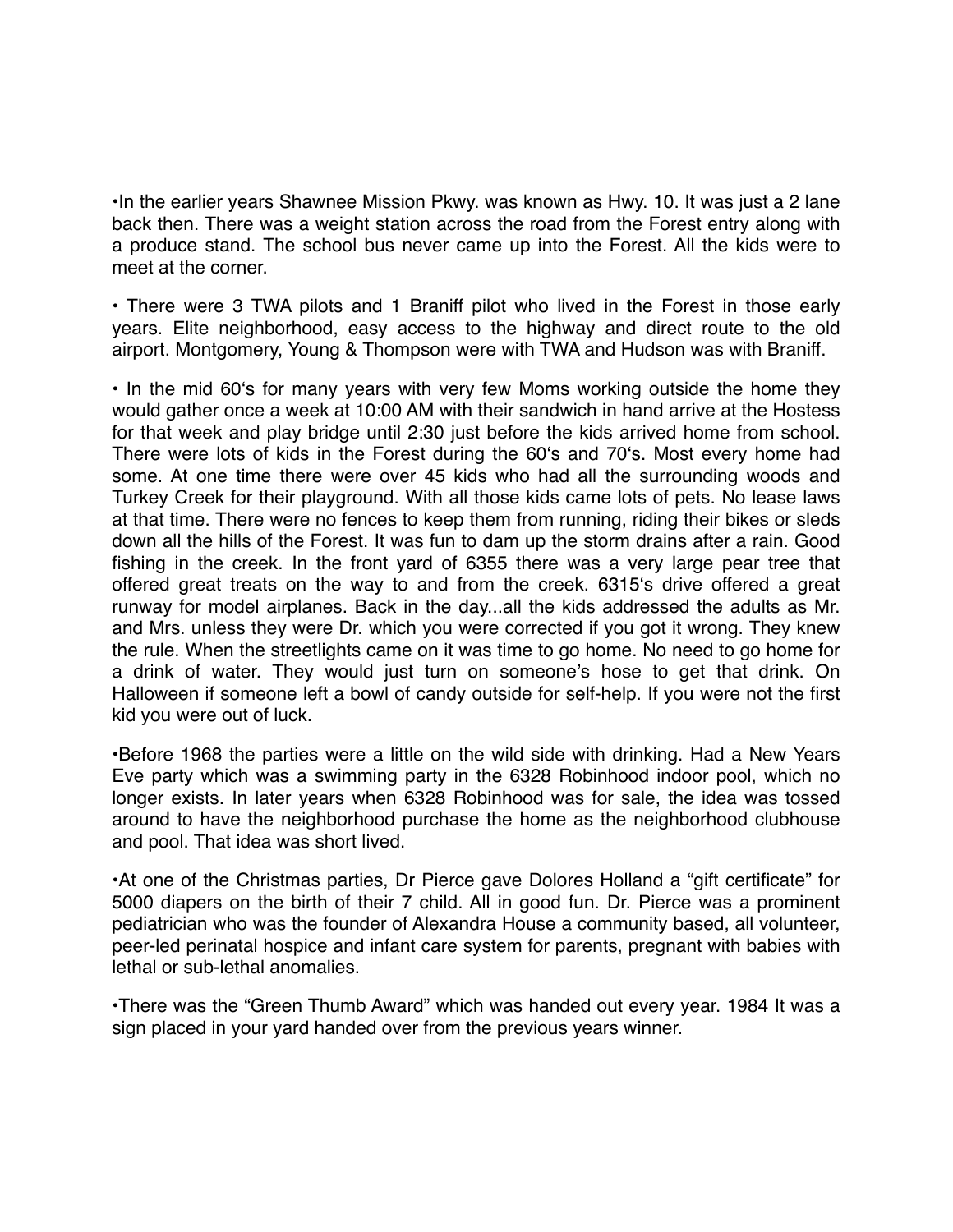

• Participated in the Turkey Creek Parade in 1989 which took 1 of 3 awards. President, Doug Replogle wore a Friar Tuck outfit. This outfit was given to Travis Gunter this last Halloween. He  $\mathbb{R}$  and  $\mathbb{R}$  is a merriam there we have been  $\mathbb{R}$  is  $\mathbb{R}$  and  $\mathbb{R}$  aromised to keen it moving throughout the peighborhood known as Sherp Franching Forest. promised to keep it moving throughout the neighborhood.

> •There was music every year at the parties, supplied by neighbors. Jerry Haverkamp on the trombone, Val Quant on the trombone, Crayhorn on the trumpet with Howard Steir and Harold Haroldson on recorders.

> •Had Santa Claus for a few years. Santa was Jerry Haverkamp and Weber was the Santa Elf.

> •The Forest was also home to Construction companies, an Animator for Disney Corporation, lumber yard owners and

several Merriam Mayors to name just a few.

•The Forest has always been a very stable neighborhood. For years, no one moved. Our residents were the original owners and were here for  $40 + \gamma$  years. It was funny when someone new moved into the neighborhood. It was never their home for years, it was always referred to as the original homeowner home.

•1997 there was talk of morning coffees, evening after hours for those who worked. The after hours group worked for awhile but found folks were too involved.

•1997 the Ninnemans started decorating the Forest as a "Christmas surprise." It has continued since.

•1999 Sherwood Forest played a part in the redevelopment of Turkey Creek (straighten out the windy creek-some of the Forest lost a bit of land as a result) and the flood plan which would affect Southwest Blvd and Cambridge Circle.

• In 1985 it was voted to clean up the "park lot" (main island). railroad ties posts on corners with chain strung between ties.

•COIN representative council member for community affairs. 1984-85.

•1985 wrote a letter to the railroad about the excessive train whistles. Did nothing.

•UTurn issue has been going on since early 1980.

•Garden seminar called "Get Things Growing" was discussed in 1988.

•Suggestions had been made for a "Good Neighbor" award in 1989

•Sherwood Forest was incorporated in Nov. 1989.

•Garden committees had been in past years.

•In the 90ʻs when the Shuttlecocks were added to the lawn at the Nelson Gallery. The Steirs, 6318 Robinhood decided to accent their front yard. Fun, fun, fun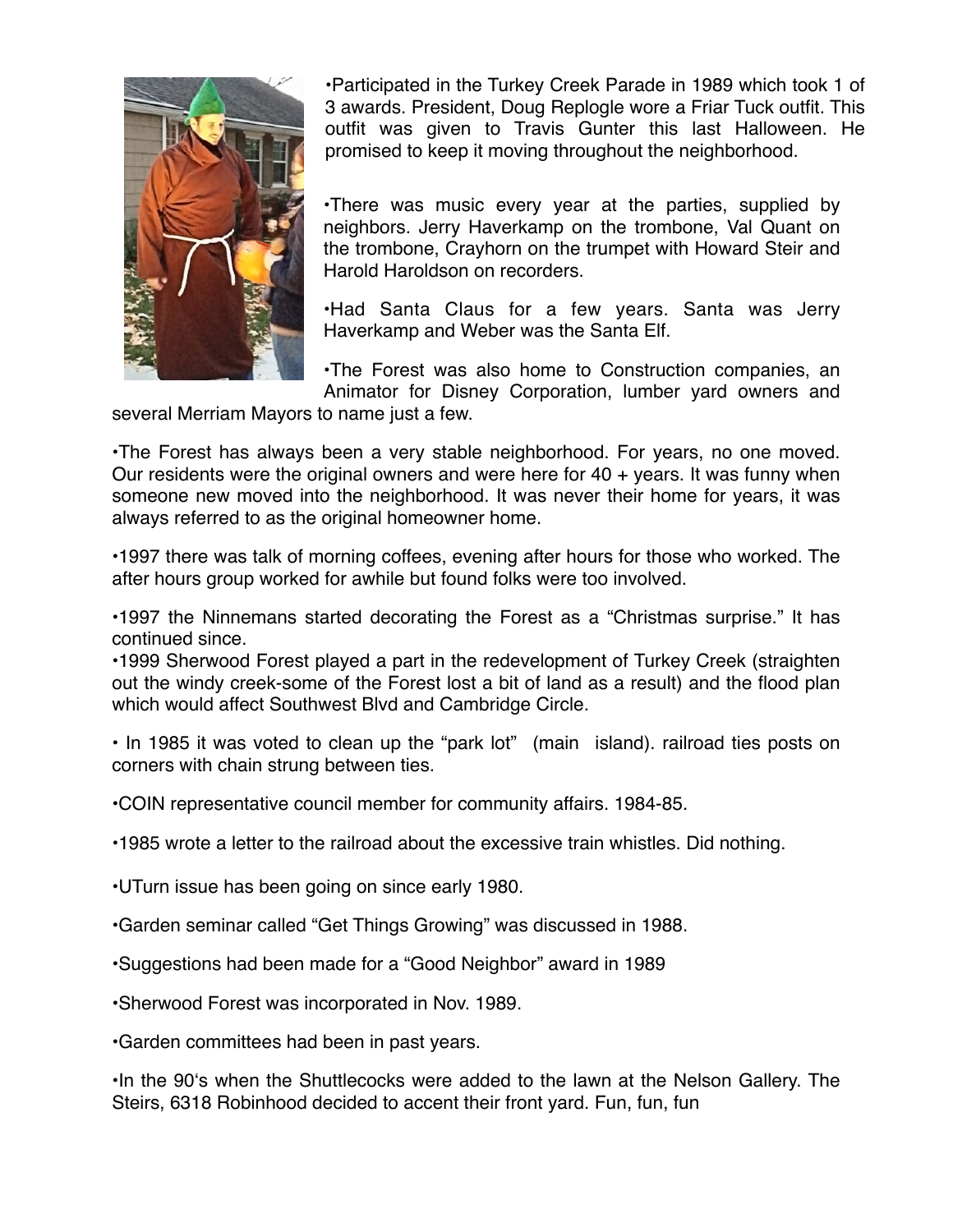·1996 Railroad ties were rotting would be replaced with rocks. Wooden benches will be replaced with concrete ones. That year Steve Holland (Holland Construction) offered to bring up one of their dump trucks for a neighborhood work day. Those that could helped neighbors who needed things hauled away. He also helped with his equipment to add the rocks at the main island and entry. Turned out to be a lot of fun.

•2002/2003 -New streets and curbs are beginning in the Forest. Also the replacement fence on Sherwood Lane was a joint effort with neighbors in the Forest and some funding from the City. It had been taken down when the new curbs and streets were being installed. A great success under the leadership of Andy Oddo who supplied equipment from his construction company. That started several work projects in the Forest. Great neighborhood involvement.

2012 Sherwood Forest now has their own website. Part will be for public viewing and the remainder will be password protected.



2003 was one for the books as far as moisture goes. You thought it was a problem climbing the hill in the snow....MUD, MUD, and more MUD during the entire process





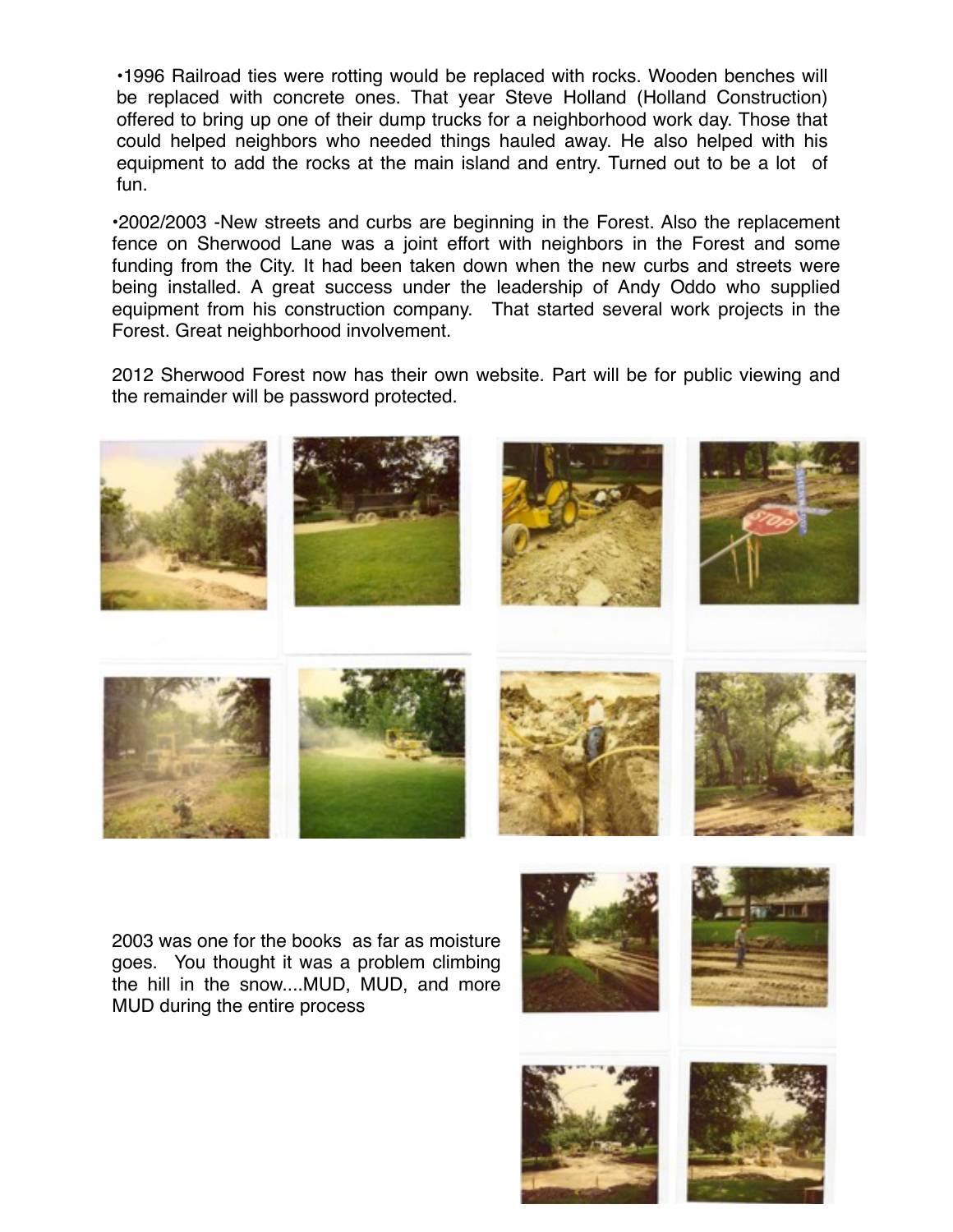• 2003 We were in the Turkey Creek. • 2003 We were in the Turkey Creek. parade. Ann Ninneman and grandson Ben dressed up their PT Cruiser as an orange barrel and Val Qualnt and John HIll rode in a convertible with hard hats on.



•2003 Funny story**...** at the annual

meeting, a young girl, Madison, at the time was probably around 10 came to the meeting and stood up in front of everyone and said we need to slow down. She found a dead turtle in front of her house. Steve Holland, president at the time, also owner of Holland Construction, was so taken by her courage and determination he decided to have a turtle crossing sign installed in front of her house with stripping across the street. After doing so, the City asked him to come to City Hall for discussion concerning this matter. They told him he needs to remove the sign and the stripping...it was not to City code. After the discussion, Steve simply asked...are you going to go and tell that little girl safety for the turtles is not important because he sure was not going to. After a moment, the City told him, Oh, go on...just don't re-strip the street when it wears out.

• 2004 Ran a underground water line to the main island for future watering. It was hooked to the water line at 6353 Robinhoood. It was used for a few years but decided we needed to come up with a better plan to care for the main island.

•Night Out Against Crime was held every August. We invited the Police and Fire departments. Sometimes we supplied the ice cream and sometimes they would. It was always refreshing to hear that Sherwood Forest is a very, very safe place to live.

•2012 the program was moved to the Merriam police department. They feel they can cover more topics and draw more people from a wider area.

•2005 Voted in neighborhood trash pick up. After looking into the costs it was determined that the residents would save almost 1/2 which included recycling. We did have to sign a 5 year contract.

•2009 A committee was formed to look into revising our by-laws and then our restrictions. The original ones were from the formation of the Forest in 1947.

•2009 It was decided to have a neighborhood blog set up. Hopefully to better spread the news.

•2010 A new hard cover neighborhood directory was created.

•2011 A committee was appointed to review the restrictions. The by-laws had been finished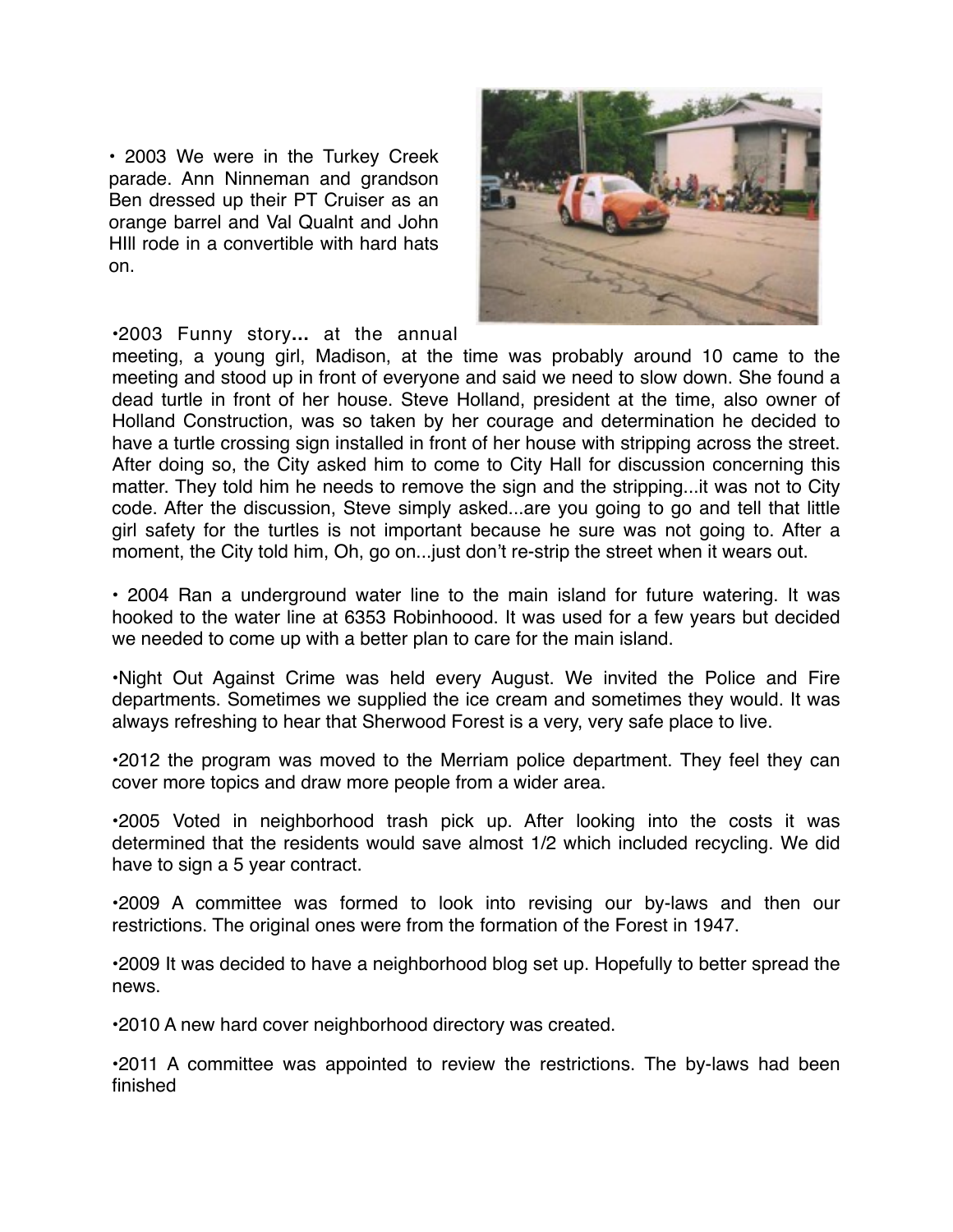HISTORY OF SHERWOOD FOREST •2011 An e-mail system was set up. Everyone was to send information to the appointed person and they would then send it out to the neighborhood. That way we would not be getting "junk" from anyone. There were have been our there are never have been our part of part of part of par

•2012 The State of Kansas formed the new Home Owners Bill of Rights and all Homes Associations must comply. We found out that what we had been working on for the past couple of years was not what we needed to accomplish. We contacted an Attorney who helped guide us through the process. After struggles, and lots of emotion the Forest came to agreement in September as to what we wanted and needed to move into the future. Our original restrictions will be put to rest forever.

•2013 With the new documents in place, we needed and wanted to appoint an Architectural committee to review plans from neighbors who wished to add improvements to their homes. At that same time the board appointed an Entertainment committee to help organize neighborhood activities. They have been successful in having two "Forest Crawls." along with the annual dinner. We always used to have the annual dinner at someone's home or in the street. WIth the train noise and needing to hear the important information it has been held at the Merriam Community Center.

•2014 Flashing solar light at the Shawnee Mission Pkwy UTurn added by the city. Not sure if it has made any improvement. Been a problem since 1980.

•2014 The first Halloween parade. With the kids being still so small, we have years to go to come close to the numbers of kids of the 60's and 70's. But, who knows, we are getting younger families moving in all the time.

•2014 A "island" committee was appointed to research companies and gather ideas as to how we can best move forward with the planning and care of the islands. The mowing and watering is becoming too costly to continue in the ways of the past. At the annual meeting plans and costs will be presented for neighborhood imput and voting. We all know that it will take several years to complete the renovation process. We also know that change is difficult. So stay tuned for the updates.